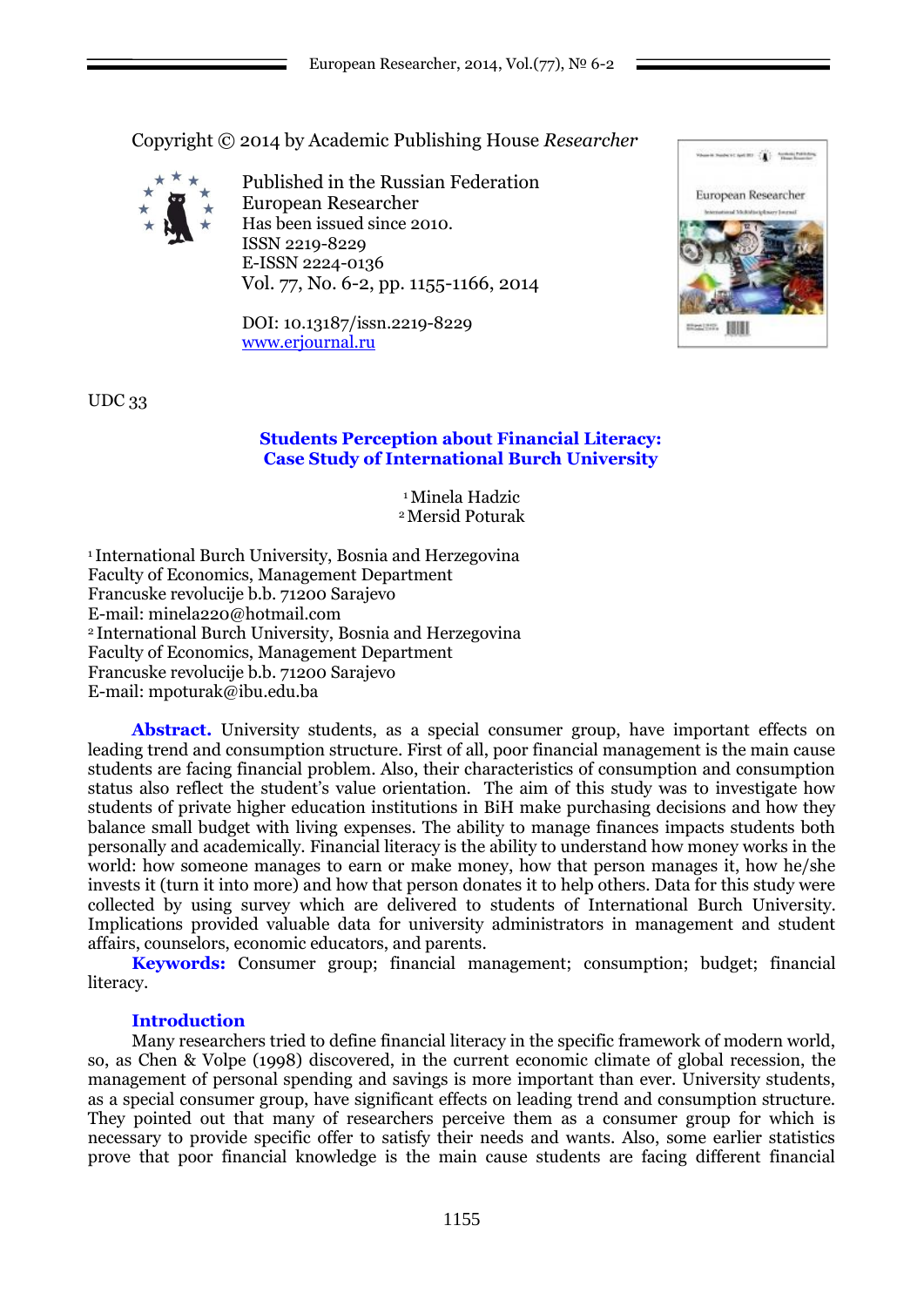problems. Despite all other difficulties in managing their budget with expenses, lack of financial literacy is the leading one.

In their work, Kozup & Hogarth (2008) says that nowadays, it can take a great deal of inspiration, capability, and chance to class students as a unique consumer group by observing both relevant and irrelevant data needed to make optimum decisions. This requests a great deal of customers, many of whom face the burdens of time shortage as well as inadequate financial resources. Others basically cannot or do not want to execute all the tasks required to adjust their financial situation. Likewise, these financial decisions are person or household explicit: one family's decision may not work for another. And even if customers go through a rough decisionmaking process, there can be difficulties with implementation.

Some background could be reflecting to their purchasing decisions as a family spending habits and knowledge as it was said by Chen & Volpe (1998). They says that many students mentioned that they spend more money by using credit or debit card, so, in one hand, they began to control their spending by using cash. Their conclusion is that university students are not knowledgeable about personal finance. Also, they discovered that the incompetency will limit their capability to create knowledgeable financial decisions. Together with a proof provided by the study directed in the past three decades, the outcomes of this research advise that there is a systematic lack of individual finance learning in education system. The lack of education has caused in serious financial illiteracy problems. As they suggested, the illiteracy and its affluent penalties have made individuals worry about their finances to the point where their productivity in workplaces is affected. Students may even need to withdraw from college to earn money to repay their loans. They may not have accumulated any savings during college or have charged up to their credit limit and are unable to use their cards. Those are problems students facing through their education that are mentioned by Chen & Volpe (1998) .

By using survey, we are going to see current situation on one private university and perception of financial literacy among students. Those results will provide information for further research on this topic and some ideas how to improve actual students' money management skills.

Question remain, as to what factors enable students to manage their money rationally, how that is connected with financial knowledge, and how financial knowledge is related with expense intention, if they are willing to increase literacy in order to have rational spending habits, by having some educational courses.

### **Literature Review**

#### **Financial literacy**

In the current economic disorder and growing recession, the supervision of personal spending and savings is more significant than ever, according to Huston (2010). He told that, as a basic term, financial literacy and knowledge usually are used in the newspapers alternately, so many of academics tried to explain and distinguish those terms by using unvarying tools.

In the words of Remund (2010) the theoretical definitions of financial literacy have developed as complex as the economy. Researchers and financial specialists have long disagreed on how to explain the concept. By the simplest definition Remund (2010) says that financial literacy relays to a person's capability for handling and managing money. The theory has not always been defined as financial literacy, but the indication dates to the early 1900s and the start of consumer education research and enterprises in the United States. Financial literacy is normally measured at the distinct level and then collected by groups, such as students or low-income grownups, to provide a macro interpretation.

Jappelli & Padula (2013) suggest that consumers use financial knowledge to increase prosperity and examine that those two terms are positively correlated. The approach demonstrate that effect of financial knowledge on prosperity and saving can be used as effective way in the regression of prosperity on financial knowledge, and they find microeconomics as useful tool for the approach forecasts.

### **Learning theories and financial knowledge**

Jorgensen & Savla (2010) says that in most studies family resource management theory and social learning theory were used to reflect the perceived impact parents have on determining the financial awareness, attitudes, and activities of young adults. Social learning theory states that environmental influences young adults have had all through their life profile their attitudes and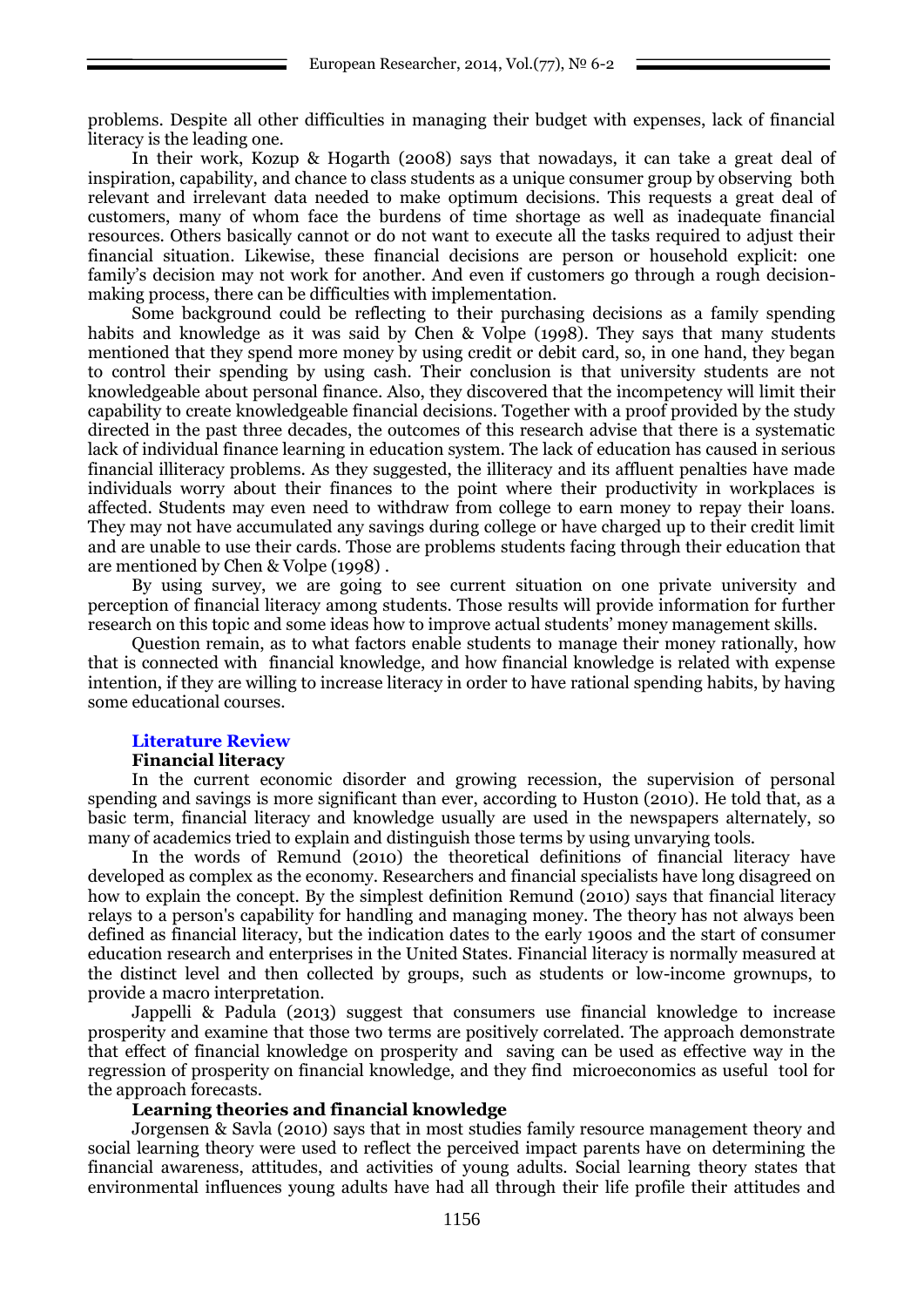awareness, as said by Bandura (1986). According to him, as young adults learn over the years through social communication, they begin to comprehend and form their attitudes and knowledge about finances. So, because parents are the crucial stimulus in children's lives as they grow, the positive and negative financial attitudes and knowledge students have about money are mostly predisposed by their parents.

## **Spending behavior of students**

In order to define financial attitudes and behavior of students and their spending intentions Hira, (1997) did a significant research and states that we are the product of our surroundings - both the family and the larger economic and market environment. Childhood experiences containing the parents' way of managing money, the opportunity to be involved in explicit financial tasks and the influence of socialization mediators all play an important role in affecting one's money nature. Two forms of buying behavior have appeared. First, a comparison between student and random samples displays that a much greater proportion of students than non-students reported being involved in the widely held group of abnormal buying behaviors. It is also stated that, for example, more than twice as many students than non-students testified that they buy when they do not need anything, they buy to have fun and they buy unpredicted items. In the same way, a much larger proportion of students than non-students point out that they cannot fight sales, they buy what they have not enough money for, they are preoccupied with spending, they hide stuffs they buy from the family and their spending practices make chaos.

## **Financial knowledge according to lifecycle**

According to Lusardi & Mitchell (2011), in an progressively uncertain and globalized marketplace, societies must be able to make up-to-date financial conclusions. Firsthand international research determines that financial illiteracy is extensive in both well-built and quickly varying markets and that woman are less financially educated than men. They also established opinion that the young and the old are less financially educated than the middle-aged and more educated people are more financially well-informed. But, the most important thing is that the financially knowledgeable are more expected to prepare itself for retirement. They suggested that contributory variables demonstrate that the effects of financial knowledge on retirement planning have a tendency to be underrated, so around the world, financial knowledge is critical to retirement safety.

### **Financial education programs in high school**

Lusardi, Mitchell, & Curto (2010) exhibit that is important to have financial education programs in high school. Firstly, it will be for parents who do not have university degrees or are not financially educated. According to evaluations, respondents whose parents did not have a university degree were 16 percentage points less probable to know about risk diversification, which is a crucial concept for financial decisions. While cognitive ability usually plays important role in the difference between individuals which are related to the different level of financial knowledge, it is not the only significant factor and that education can expand financial awareness. At the end, it is better to provide financial education before persons participate in financial contracts and before they begin making financial choices. According to these aspects, it may be essential to expand the value of financial knowledge programs presently existing in high school. Their research also lightened the significance of parental influences on young people's achievement of financial education. Including parents in a financial education program might be better solution than only concerning young adults. Parents who are involved in such a program possibly will take a more dynamic part in controlling their children's financial activities. So, such a program can help those parents who do not have enough financial knowledge to help their children with same useful financial instruction which will have effect on the future students, when they should make some more serious consumption decisions.

### **Purchasing power in family**

As said by Hira (1997) one of the crucial skills that people must obtain to function in our civilization is the skill to deal with cash. This skill and the data needed to use it are learned largely through youthful. There were some kind of study on how children obtain financial education and degree to which parents stimulate and lead children while making financial decisions. In addition there is little information how families make financial decisions, when that actually begins, what kind of financial decisions they are part of and how and in which way families talk about finances. Hira (1997) exhibits that it remains to answer question of how those decisions have changed over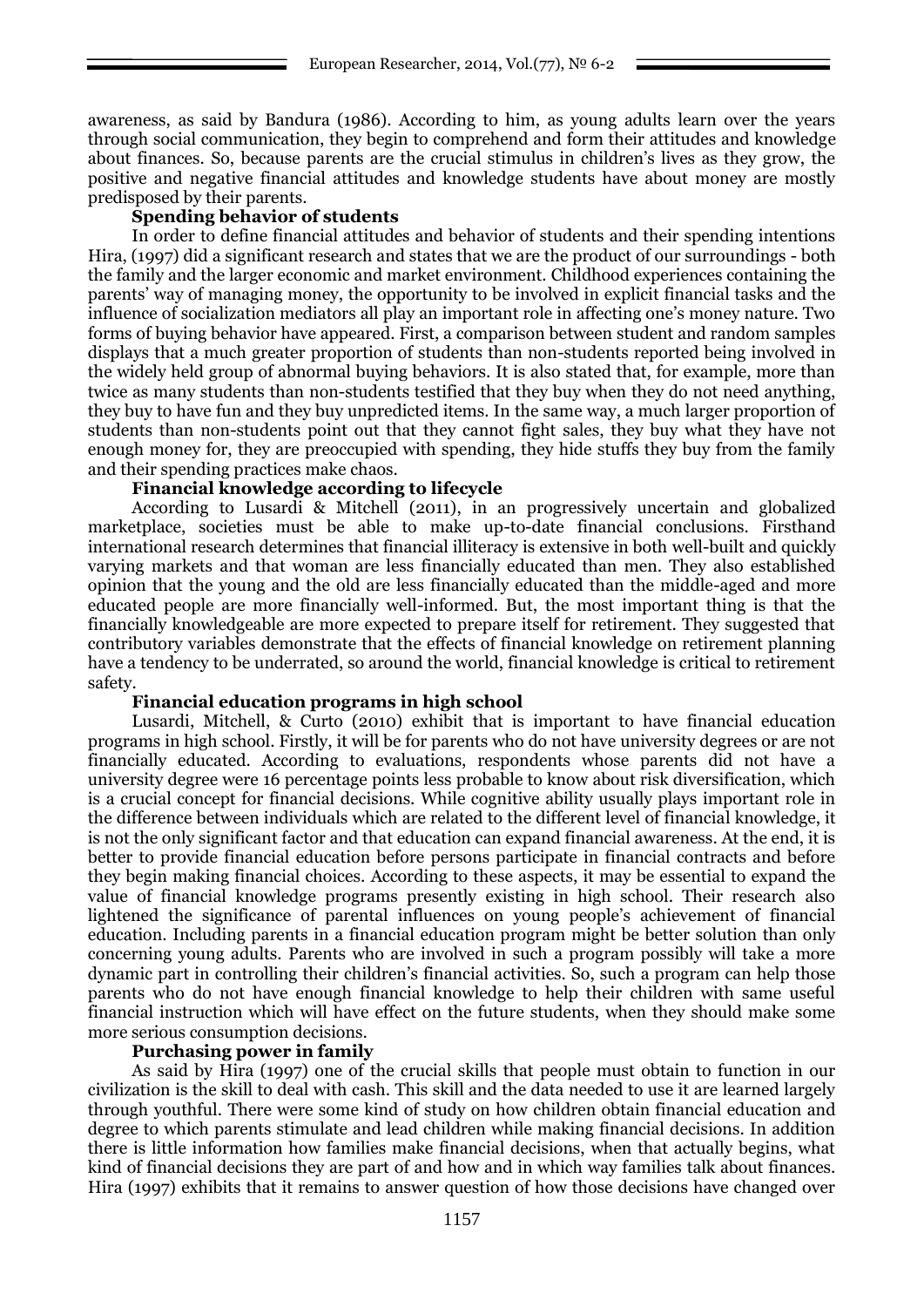years. The concentration of the marketing study should be on buying activity of the child, and also on socialization of children but with more work at the beginning of life cycle, and less at later stages. Also, there are facts about purchasing behaviors and how they have changed over years which should be observed too.

### **University students, females, males**

On the word of Hayhoe, Leach, Turner, Bruin, & Lawrence (2000), the main thing that influences university students is affective credit buying which predicts the buying of gasoline, travel, or food away from home. There is difference between purchasing behavior of females and males: females buy clothing, males buy electronics and so on. Gender was more powerful in forecasting financial administration practices than was affecting credit approach, with female students engaging a bigger number of financial practices.

According to Lusardi (2009), young adults finish high school with low mean levels of financial literacy and there is little evidence that high school courses in money management are currently helping in raising those levels. There are some changes that may help student to raise adequate knowledge. These changes can include, for example, playing a stock market games or some other fun games, but related to this subject and also, having course with teachers trained for this type of educational programs. He suggests that teaching student such kind of thing is better with using some different games for high school student because study proofs that student are more likely to became more financial literate, and then provide real classes for university students.

In the words of de Bassa Scheresberg (2013), income and education are significant predictors of financial literacy and financial literacy increases suddenly with the level of income and education, while "do not know" replies drop when considering higher levels of income and education. Essentially, there remain to be large dissimilarities in financial literacy between those who have college degrees, a postgraduate education, even some college, and those whose education is inadequate to a high school degree.

Marcolin & Abraham (2006), proves that studies of financial literacy targeting university students have presented that, in general, students with a business major are more financially literate than other students. Nevertheless, no effort has been made to track financial knowledge and skills as students move through to the completion of their studies. Likewise, no effort has been made to relate financial literacy levels of students from diverse disciplines. They said that all research are simply made without different variables to present major area of study, likewise, students are perceived as one unique group.

### **Expense intention**

According to Maity & Arnold, (2013) before purchase information searching about products and merchandises may be viewed as an *expense* and/or an *experience*. The authors discuss that theory is indistinguishable in edifying the effect of each form of search on a consumer's final product profit intentions. Other research question are established in relation to core theory that forecast unpredictable effects of search upon both product fulfillment and return intentions. Results in the long run advise that a consumer's investment in search that is viewed as an expense weakens satisfaction with a product, while encouraging return intentions. Contrariwise, search viewed as an experience increases satisfaction and diminishes return intentions.

Williams (2007) did literature review where he pointed out that in fast-changing markets that offer indefinite chances for manipulative marketing and barely show the conditions of effective learning even the most intrusive consumer education programs may have trouble changing *how* consumers make expense decisions.

### **Save now, invest in future**

There is several long-term risks buyers face when they do not effectively save for retirement. Lack of financial resources during the later stages of one's life cycle can have upsetting effects on buyer health and wellbeing according to Howlett, Kees, & Kemp (2008). The importance of retirement savings in early life stages is serious, and thus, it is imperative for adults at this time entering the workforce to study the potential long-term penalties of their current spending and saving practices.

Jariah, Husniyah, Laily, & Britt (2004) says that the extension of the financial market will require buyers to have information and the capability to choose the services that meet their needs. Individuals are challenged by a new demand for their money in addition to gathering basic needs. Skills in credit, risk, and investment management are needed to empower customers to be able to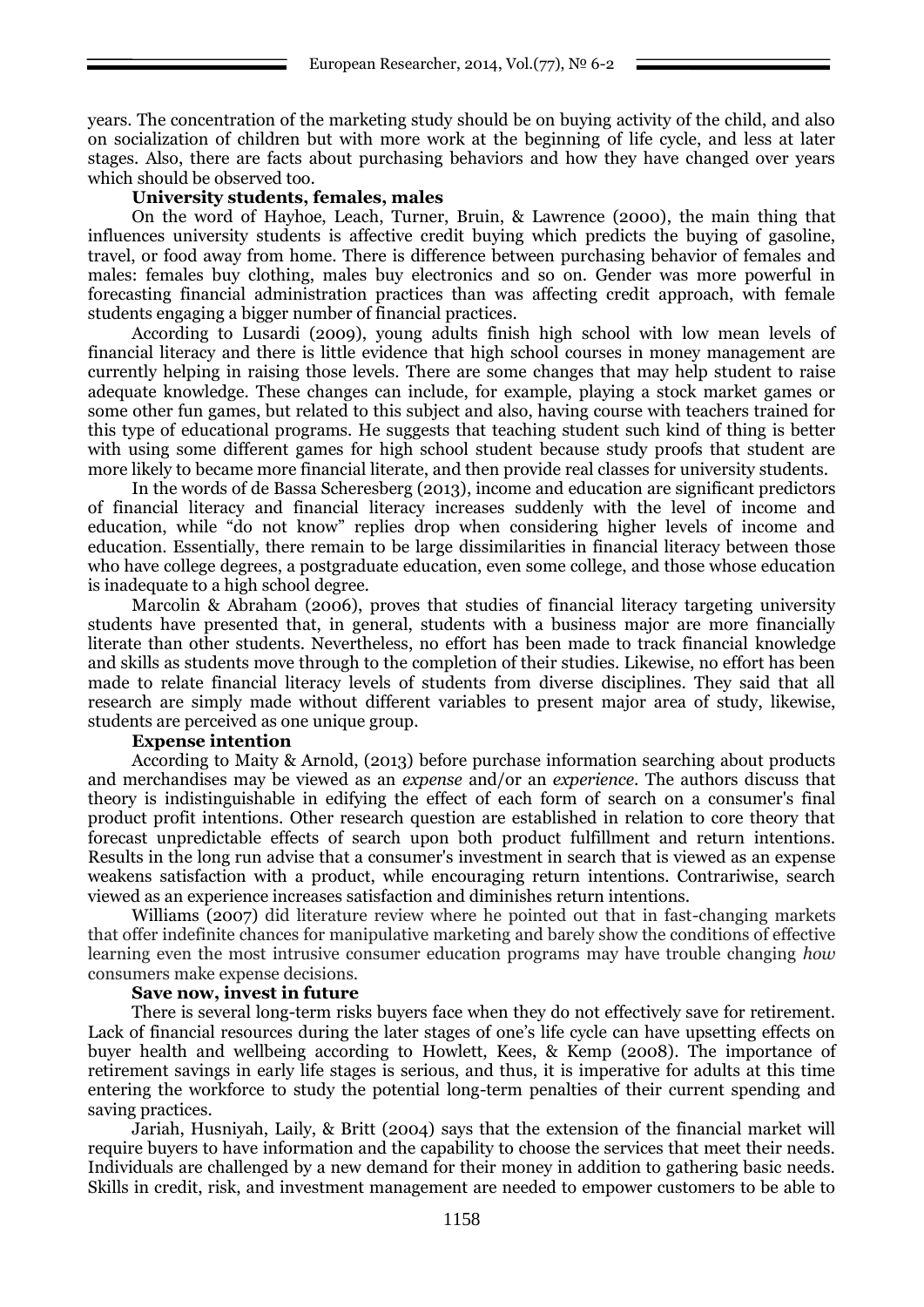maintain their finances and successfully meet their objectives. Giving and providing basic financial management knowledge and skills before graduates enter the work market can be useful so they are prepared with the skills required to manage their income successfully.

# **Financial education programs**

Hathaway & Khatiwada (2008) claims that a number of studies have tried to estimate the usefulness of earlier run financial education programs. The types of programs considered embrace homeownership counseling, school-based financial education courses, workplace-based financial courses and credit card counseling.

Generally, the results are mixed. Some programs give the impression to be associated with better financial behavior and consequences overall, while others seem to reach better results for precisely targeted financial products or audiences. Some discoveries seem to oppose others, and some programs look as though they have very little or no effect at all. What is clear, still, is that financial education programs are most effective when they are segmented toward an explicit audience or range of financial activity.

### **Research Objectives**

This research topic is concern as student perception, but also as an implication for current situation of student financial knowledge. The purpose is to see average knowledge related to financial management, financial literacy and overall student view about money and purchasing intentions. Research objectives for this study are:

To define financial literacy

 To examine financial literacy as an education program which is applied in schools and universities

To estimate whether financial knowledge is increased on one private university

To identify opinions of student who are involved in investments or saving

To draw conclusions about student ability to manage its own finances

By answering those few questions, we will make meaningful conclusion and see where we stand in a terms of manipulating and dealing with money, credit cards and estimate whether student lead parents as an opinion leader, or make decisions on their own.

### **Research Questions**

There are several research question that are going to be tested according to the answers obtained from the survey used in this research study. RQ are:

*RQ1: Students will take personal course about financialliteracy as an elective if offered.* 

*RQ2: There is relation between level of education and student ability to manage its own finance.*

*RQ3: Most of students have saving accounts.*

*RQ4: Students tend to be very spending oriented-hardly ever saving money.*

*RQ5: Items learned in home while growing up was about budgeting.*

*RQ6: Students that are uncertain about how their money is spent also think that credit cards are safe and risk free.*

*RQ7: Students did not talk much about money with the parents, but they learn from their example.*

# **Methodology**

Data for the study were collected by using survey which was prepared in order to obtain expected responses. A total of 300 survey samples were distributed to the students from different departments of International Burch University via email, and we got in average 128 usable responses, because some students did not answered all questions that they were responsible for. Survey contains all necessary questions to make clear picture of students' perception toward financial knowledge and dealing with money.

Questions were prepared in way to ensure that students will give right and honest answer, either by choosing possible answer or providing new one. After collecting and preparing responses for analysis, data have been analyzed by using SPSS software. Operations that have been used are descriptive statistics and correlation. All questions have been mandatory to answer in order to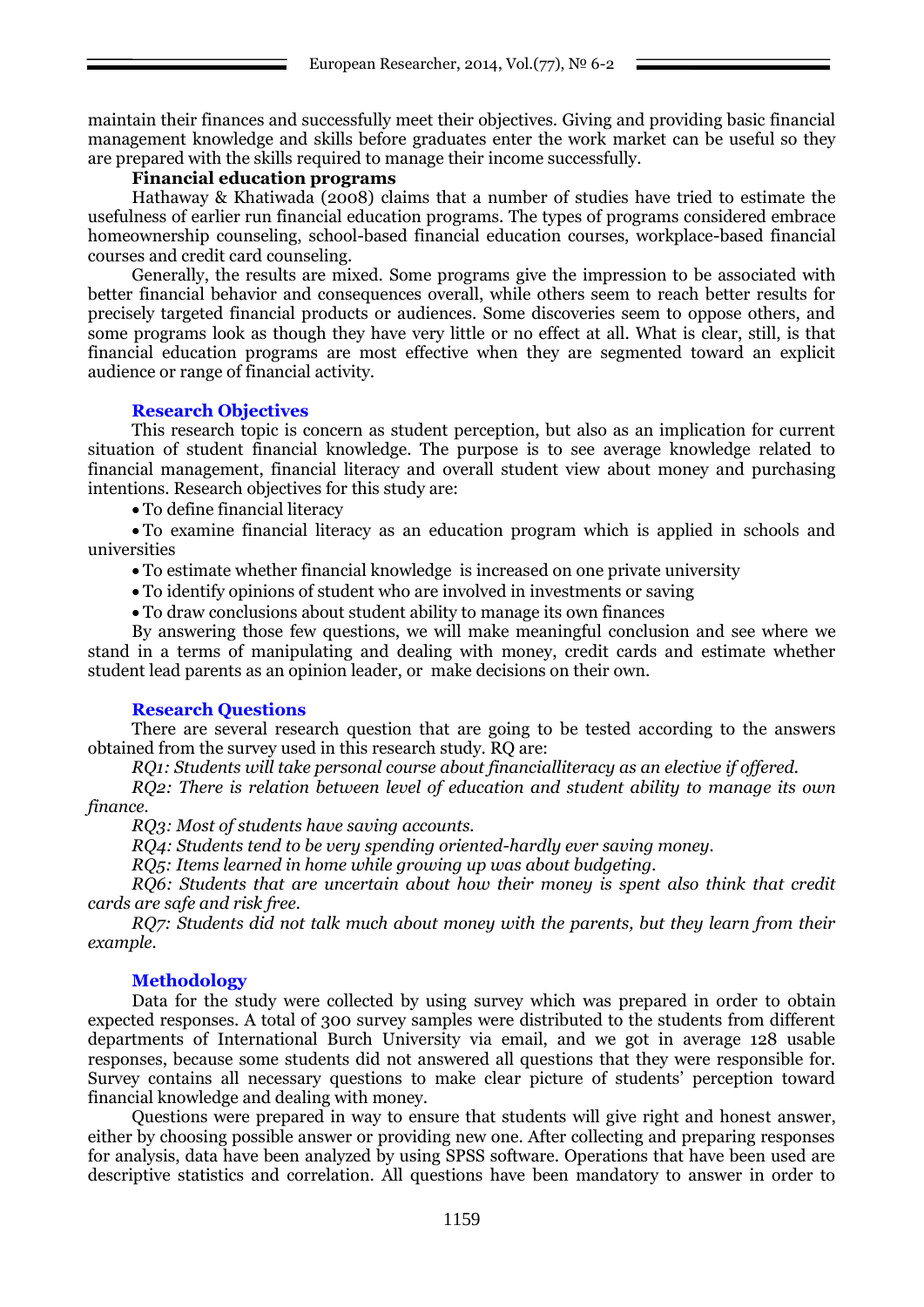create clear picture about attitudes of respondents. Results of these findings will be presented in following section.

# **Data Analysis**

In this section, data are analyzed, and research question are proved by using relevant and valid statistics. Sample structure is:

|       |                | Frequenc |         | Valid   | Cumulative |
|-------|----------------|----------|---------|---------|------------|
|       |                |          | Percent | Percent | Percent    |
| Valid | male           | 58       | 45.3    | 48.3    | 48.3       |
|       | female         | 62       | 48.4    | 51.7    | 100.0      |
|       | Total          | 120      | 93.8    | 100.0   |            |
|       | Missing System |          | 6.3     |         |            |
| Total |                | 128      | 100.0   |         |            |

# **Table 0.1: Gender of respondents**

# **Table 0.2: Education level of respondents**

|         |               |           |         | Valid   | Cumulative |
|---------|---------------|-----------|---------|---------|------------|
|         |               | Frequency | Percent | Percent | Percent    |
| Valid   | undergraduate | 81        | 63.3    | 67.5    | 67.5       |
|         | graduate      | 39        | 30.5    | 32.5    | 100.0      |
|         | Total         | 120       | 93.8    | 100.0   |            |
| Missing | System        | 8         | 6.3     |         |            |
|         | Total         | 128       | 100.0   |         |            |

As we can see from those tables, there are total of 128 respondents, 58 male and 62 female, and 8 of them did not provide any answer related to degree of study. Education statistics include 81 undergraduate and 39 graduate students, and 8 didn't provide any information.

From this 128 students, 24, 2% are business students, 22, 7% are education students, 18% science students, 17, 2% engineering, 11, 7% some other faculty and 6, 3% did not answered this question. Those results are provided in the following table:

# **Table 0.3: Filed of the study**

|         |             | Frequency | Percent | Valid<br>Percent | Cumulative<br>Percent |
|---------|-------------|-----------|---------|------------------|-----------------------|
| Valid   | business    | 31        | 24.2    | 25.8             | 25.8                  |
|         | education   | 29        | 22.7    | 24.2             | 50.0                  |
|         | science     | 23        | 18.0    | 19.2             | 69.2                  |
|         | engineering | 22        | 17.2    | 18.3             | 87.5                  |
|         | other       | 15        | 11.7    | 12.5             | 100.0                 |
|         | Total       | 120       | 93.8    | 100.0            |                       |
| Missing | System      | 8         | 6.3     |                  |                       |
| Total   |             | 128       | 100.0   |                  |                       |

After this sample explanation, there are several research question to be tested. *RQ1: Students will take course about financial literacy as an elective if offered.*  For this research question, descriptive statistics is used, and there are results: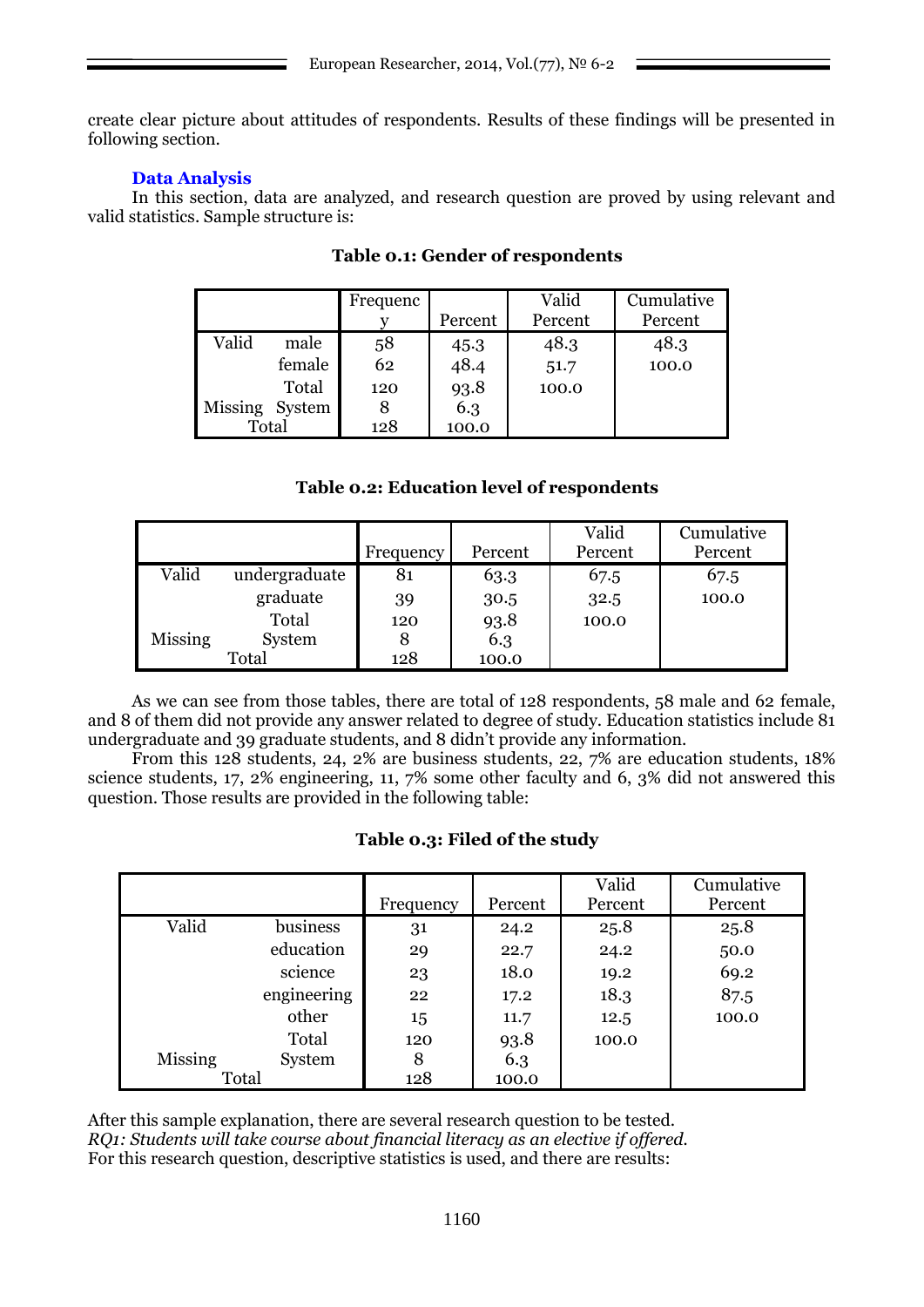|                |        | Frequency | Percent | Valid<br>Percent | Cumulative<br>Percent |
|----------------|--------|-----------|---------|------------------|-----------------------|
| Valid          | yes    | 87        | 68.0    | 72.5             | 72.5                  |
|                | n0     | 33        | 25.8    | 27.5             | 100.0                 |
|                | Total  | 120       | 93.8    | 100.0            |                       |
| <b>Missing</b> | System | 8         | 6.3     |                  |                       |
| Total          |        | 128       | 100.0   |                  |                       |

# **Table 0.4: Descriptive statistics for elective course**

From the given table, we can summarize that  $68.0$  % answered "Yes" and  $25.8$  % answered ―No'' and also for this question, we have 6,3% students who decident to not provide answer for this question. So, according to those results, we can accept this research question and say that students are interested in elective financial courses if offered.

*RQ2: There is relation between level of education and student ability to manage its own finance.*

Second research question is tested by using correlation test in order to find if there is relation between education level and student ability to manage its own finance. From the obtained results, we examine that p value is 0,097 and level of significance is 0,05, thus, p value is bigger than level of significance, so we will accept RQo research question which says that there is no relation between level of education and student ability to manage its own finance, and in the same way reject research question stated above.

## **Table 0.5: Relation between education level and student ability to manage its own finance**

|                        |                            |           | AbilityToMana |
|------------------------|----------------------------|-----------|---------------|
|                        |                            | Education | geFinance     |
| Education              | <b>Pearson Correlation</b> |           | .152          |
|                        | Sig. (2-tailed)            |           | .097          |
|                        |                            | 120       | 120           |
| AbilityToManageFinance | <b>Pearson Correlation</b> | .152      |               |
|                        | Sig. (2-tailed)            | .097      |               |
|                        |                            | 120       | 120           |

Next assumption is:

*RQ3: Most of students have saving accounts.*

For this assumption, descriptive statistics is used, and result is:

35,9 % of respondents have saving account, 18,8 checking account, 3,1% money market and 35,2% have some other financial account. According to those results we will accept RQ4 and say that most of students have saving accounts.

|         |                 | Frequenc | Percent | Valid<br>Percent | Cumulative<br>Percent |
|---------|-----------------|----------|---------|------------------|-----------------------|
| Valid   | saving          | 46       | 35.9    | 38.7             | 38.7                  |
|         | cheking         | 24       | 18.8    | 20.2             | 58.8                  |
|         | money<br>market | 4        | 3.1     | 3.4              | 62.2                  |
|         | other           | 45       | 35.2    | 37.8             | 100.0                 |
|         | Total           | 119      | 93.0    | 100.0            |                       |
| Missing | System          | 9        | 7.0     |                  |                       |
|         | Total           | 128      | 100.0   |                  |                       |

# **Table 0.6: Students' financial accounts**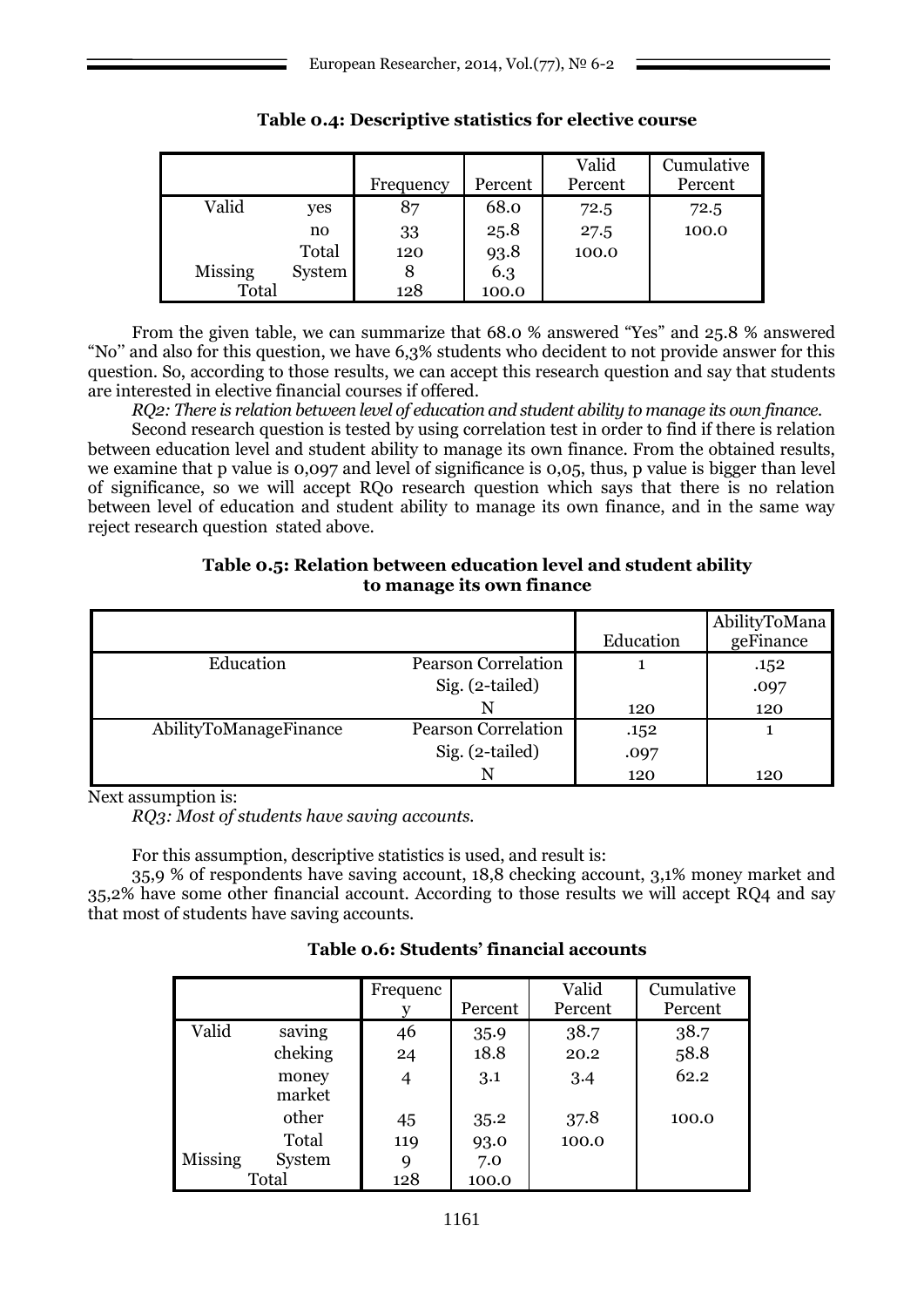Next research question is: *RQ4: Students tend to be somewhat thrifty –often saving money.* 

Some people tend to be very thrifty, saving money whenever they have the chance while others are spending-oriented, buying whenever they can and even borrowing to consume more. To see whether students tend to be somewhat thrifty or often saving money, we have used descriptive statistics and analyze answers obtained from the survey:

From the table, we observe following results: 8,6% students are very thrifty, 22,7% are neither thrifty nor spending oriented, 16,4% somewhat spending-oriented, 19,5 very spending oriented. Also, we can see that 25,8% are somewhat thrifty which proofs our research question that students often save money*.*

|                |                                                        | Frequency | Percent      | Valid Percent | Cumulative<br>Percent |
|----------------|--------------------------------------------------------|-----------|--------------|---------------|-----------------------|
| Valid          | Very thrifty, saving<br>money whenever I can           | 11        | 8.6          | 9.2           | 9.2                   |
|                | Somewhat thrifty, often<br>saving money                | 33        | 25.8         | 27.7          | 37.0                  |
|                | Neither thrifty nor<br>spending oriented               | 29        | 22.7         | 24.4          | 61.3                  |
|                | Somewhat spending-<br>oriented, seldom saving<br>money | 21        | 16.4         | 17.6          | 79.0                  |
|                | Very spending-oriented,<br>hardly ever saving money    | 25        | 19.5         | 21.0          | 100.0                 |
|                | Total                                                  | 119       | 93.0         | 100.0         |                       |
| <b>Missing</b> | System<br>Total                                        | 9<br>128  | 7.0<br>100.0 |               |                       |
|                |                                                        |           |              |               |                       |

**Table 0.7: Descriptive statistics for spending money**

*RQ5: Items learned in home while growing up was about budgeting*

For this research question descriptive statistic is used in order to examine results from the survey, and following table is obtained:

|         |                              | Frequency | Percent | Valid Percent | <b>Cumulative Percent</b> |
|---------|------------------------------|-----------|---------|---------------|---------------------------|
| Valid   | <b>Budgeting</b>             | 38        | 29.7    | 31.7          | 31.7                      |
|         | Investing                    | 24        | 18.8    | 20.0          | 51.7                      |
|         | Insurance                    | 6         | 4.7     | 5.0           | 56.7                      |
|         | Work for what you<br>receive | 31        | 24.2    | 25.8          | 82.5                      |
|         | Credit cards                 | 10        | 7.8     | 8.3           | 90.8                      |
|         | other                        | 11        | 8.6     | 9.2           | 100.0                     |
|         | Total                        | 120       | 93.8    | 100.0         |                           |
| Missing | System                       | 8         | 6.3     |               |                           |
| Total   |                              | 128       | 100.0   |               |                           |

**Table 0.8: Descriptive statistics for Items learned**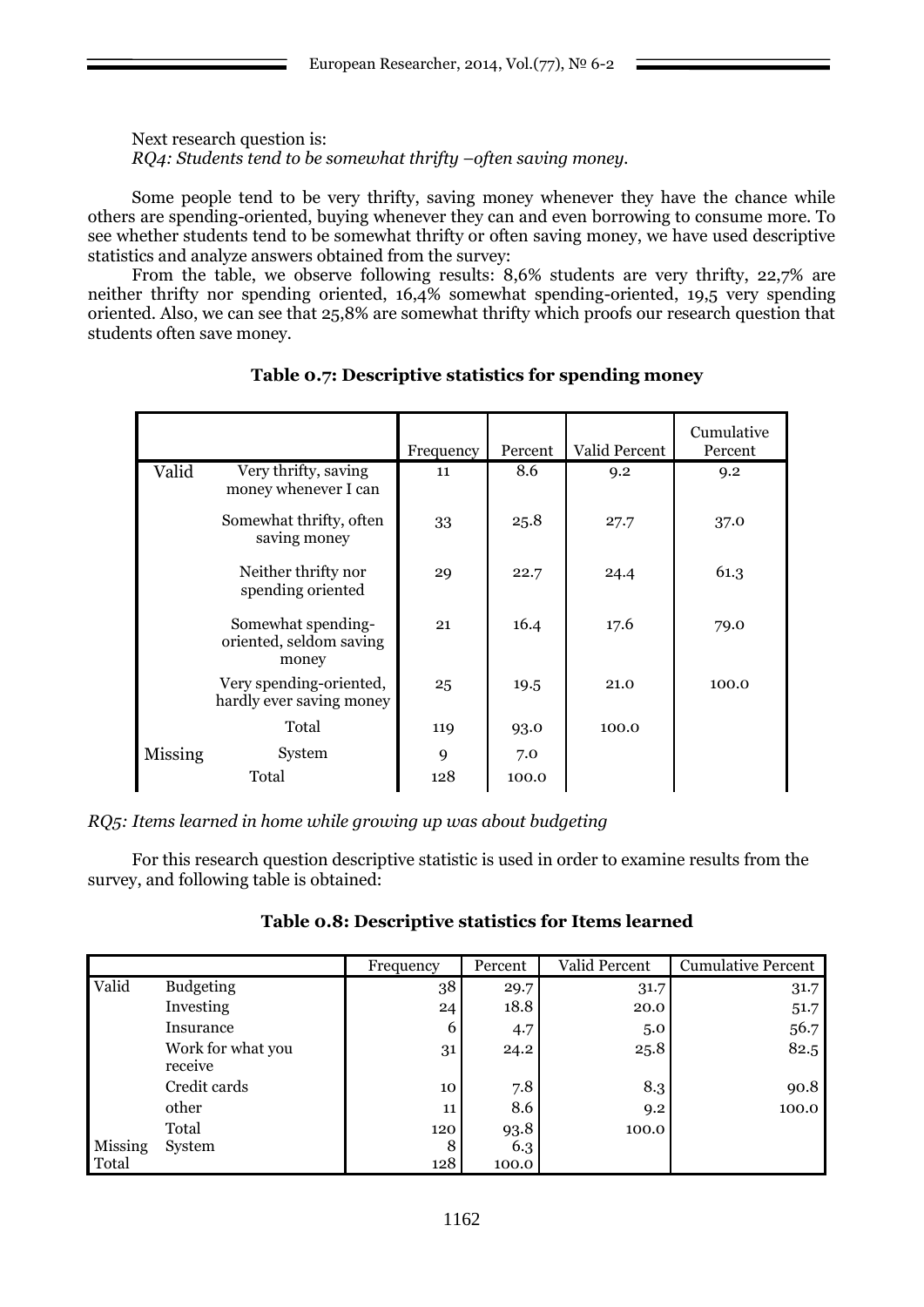From this table, we can see that 29, 7% of the students answered budgeting, 18, 8% answered investing, 4, 7% insurance, 24, 2% work for what you receive, 7, 8% answered credit cards, 8.6% circle other, while 6,3% of the students did not provide any answer. So, this research question is accepted because 29, 7% of the students answered that they learned most about budgeting which was stated in research question formulation.

*RQ6: Students that are uncertain about how their money is spent also think that credit cards are safe and risk free.*

To see relation between uncertainty about how money is spent and perception that credit cards are safe and risk free correlation test is used, and those are results:

P value is 0.032, which is less than level of significance so we are going to reject Ho research question that says there is no relation between uncertainty and perception that credit cards are safe, and accept previous assumption that students that are uncertain about how their money is spent also think that credit cards are safe and risk free.

# **Table 0.9: Correlation between uncertainty and credit cards**

|                        |                 | Uncertain  | CreditCardsS |
|------------------------|-----------------|------------|--------------|
|                        |                 | MoneySpent | afe          |
| UncertainMoneySpent    | Pearson         |            | $.198*$      |
|                        | Correlation     |            |              |
|                        | Sig. (2-tailed) |            | .032         |
|                        | N               | 117        | 117          |
| <b>CreditCardsSafe</b> | Pearson         | $.198*$    |              |
|                        | Correlation     |            |              |
|                        | Sig. (2-tailed) | .032       |              |
|                        | N               | 117        | 119          |

\*. Correlation is significant at the 0.05 level (2-tailed).

*RQ7: Students did not talk much about money with the parents, but they learn from their example.*

For this research question descriptive statistics is used:

# **Table 0.10: Descriptive statistics for learning from parent's example**

|       |                                                                                                           | Frequenc | Percent | Valid<br>Percent | Cumulative<br>Percent |
|-------|-----------------------------------------------------------------------------------------------------------|----------|---------|------------------|-----------------------|
| Valid | My parents usually<br>argued about the<br>finances                                                        | 15       | 11.7    | 12.6             | 12.6                  |
|       | Within the family we<br>openly discussed our<br>finances                                                  | 28       | 21.9    | 23.5             | 36.1                  |
|       | My parents explicitly<br>taught me about<br>finances (e.g., credit<br>cards, debt, budgeting,<br>savings) | 15       | 11.7    | 12.6             | 48.7                  |
|       | We didn't' talk much<br>about finances but I<br>learned from their<br>examples                            | 44       | 34.4    | 37.0             | 85.7                  |
|       | My parents included<br>me in various financial<br>decisions                                               | 12       | 9.4     | 10.1             | 95.8                  |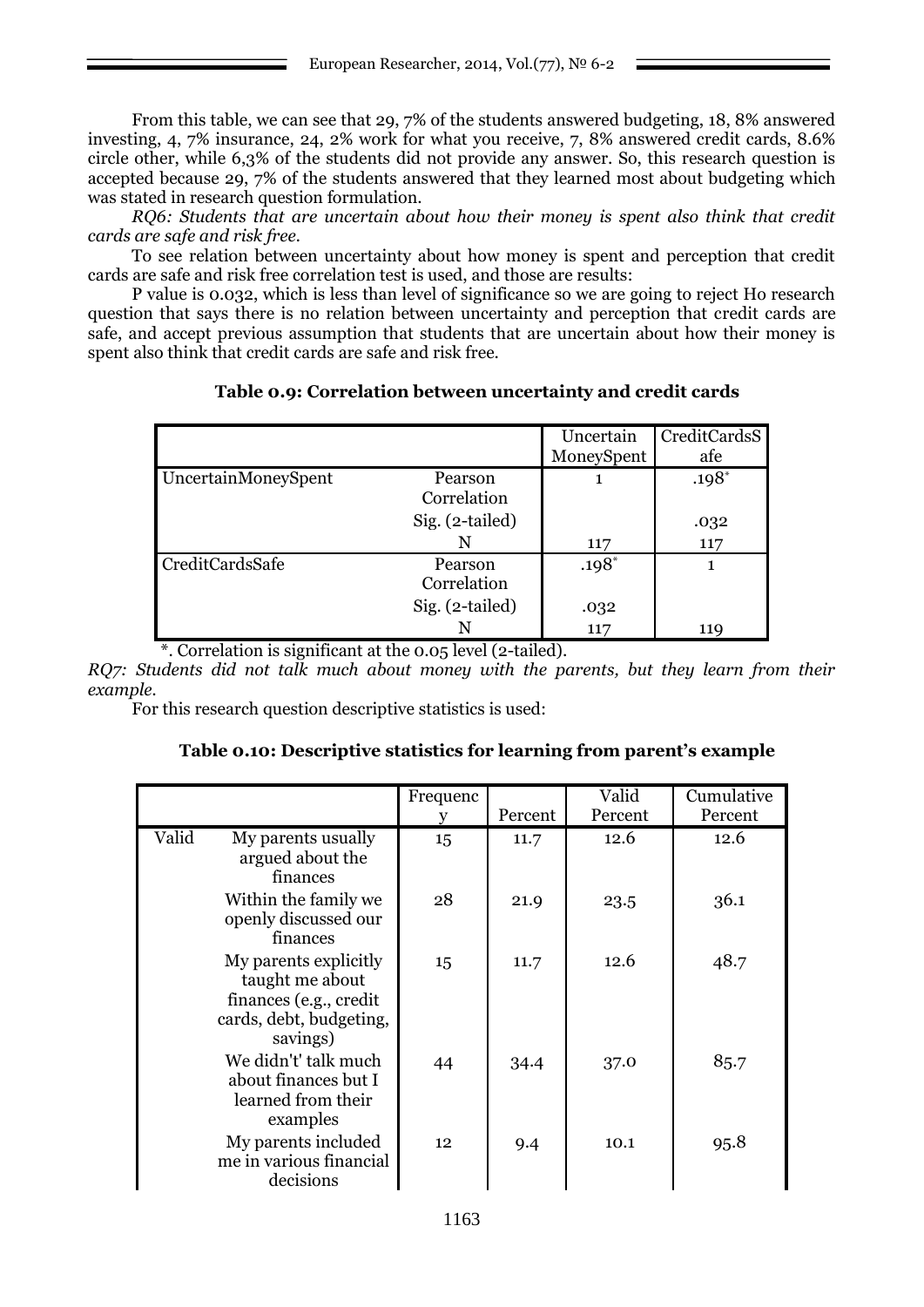|         | other  | G   | 3.9   | 4.2   | 100.0 |
|---------|--------|-----|-------|-------|-------|
|         | Total  | 119 | 93.0  | 100.0 |       |
| Missing | System |     | 7.0   |       |       |
|         | Total  | 128 | 100.0 |       |       |

Results telling us that 11, 7% of students says that parent usually argue about the finances, 21.9 % openly discuss about finance, 11.7% says that parents explicitly told them about finance, 9,4% says that their parents include them in various financial decisions. We see that our research question is accepted because even 34, 4% of students learn how to manage their financial decisions by following their parents example.

### **Discussion**

The purpose of this study was to make one complete picture of existing situation in educational institutions with particular emphasis on financial orientation of students, on one private university in Sarajevo. After analyzing, we accepted and rejected some of early described research question about students' expense intention, financial knowledge and some basic terms related to their purchase intention. Research question were tested and discussion is done for every assumption stated in the beginning.

It is interesting that even 68% of the students will take financial course if offered, which implicates that student are interested in increasing their knowledge about money management. It is important for students to be aware of their financial situation before making some investment or simple purchase. From the obtained results we can say that there is much more interest in increasing knowledge about financial management than current ability to deal with some important financial operations.

Also, what appears as meaningful thing to point out is that even two research questions prove that most of the students have saving accounts, and what we saw from other assumption is that most of the students are somewhat thrifty, often saving money. That can indicate that there is a real gap between those who have saving account and those who are thrifty, without saving accounts that are spending money immediately when they have it, or they save a little portion of the money they hold, without investing in future.

One of the questions was to rate their level of financial literacy, and most of them answered ‗'Not too sure - I wish I knew more about money management''. Even if the students are afraid where their small budget is spent, they are still reading about money management in order to improve their financial decisions. If we take into account that their parents play huge role in giving advices for financial decision, most of the students also agree that they learn how to deal with money generally by observing and leading their parent's example.

Answers provided from the survey indicates that this sample of the students contains those how have some rational understandings about financial literacy, but also those who are using credit cards, spend more than what they have in the pocket, buy on impulse by observing displays, and, mostly, education is paid by their parents. So, we can say that we have partial financial literacy achieved on this private university.

### **Conclusion**

This research is done basically to see how much students are interested in learning more about smart dealing with money, and, from the research, we can say that there is interest for learning, just universities need to provide adequate courses, seminars or workshops in order to increase their financial literacy and in that way ensures smarter consumption and purchasing decisions.

In their study, Xiao, Tang, & Shim (2009) found results related to financial educations where financial behaviors broadly may influence not only financial satisfaction but also academic performance and satisfaction. Their findings and findings in this research of financial literacy in BiH on one private university could be used to develop action-oriented financial education programs that would not only deliver students the knowledge and skills to better reach their finances and advance their financial well-being but also help raise their academic satisfaction and life satisfaction.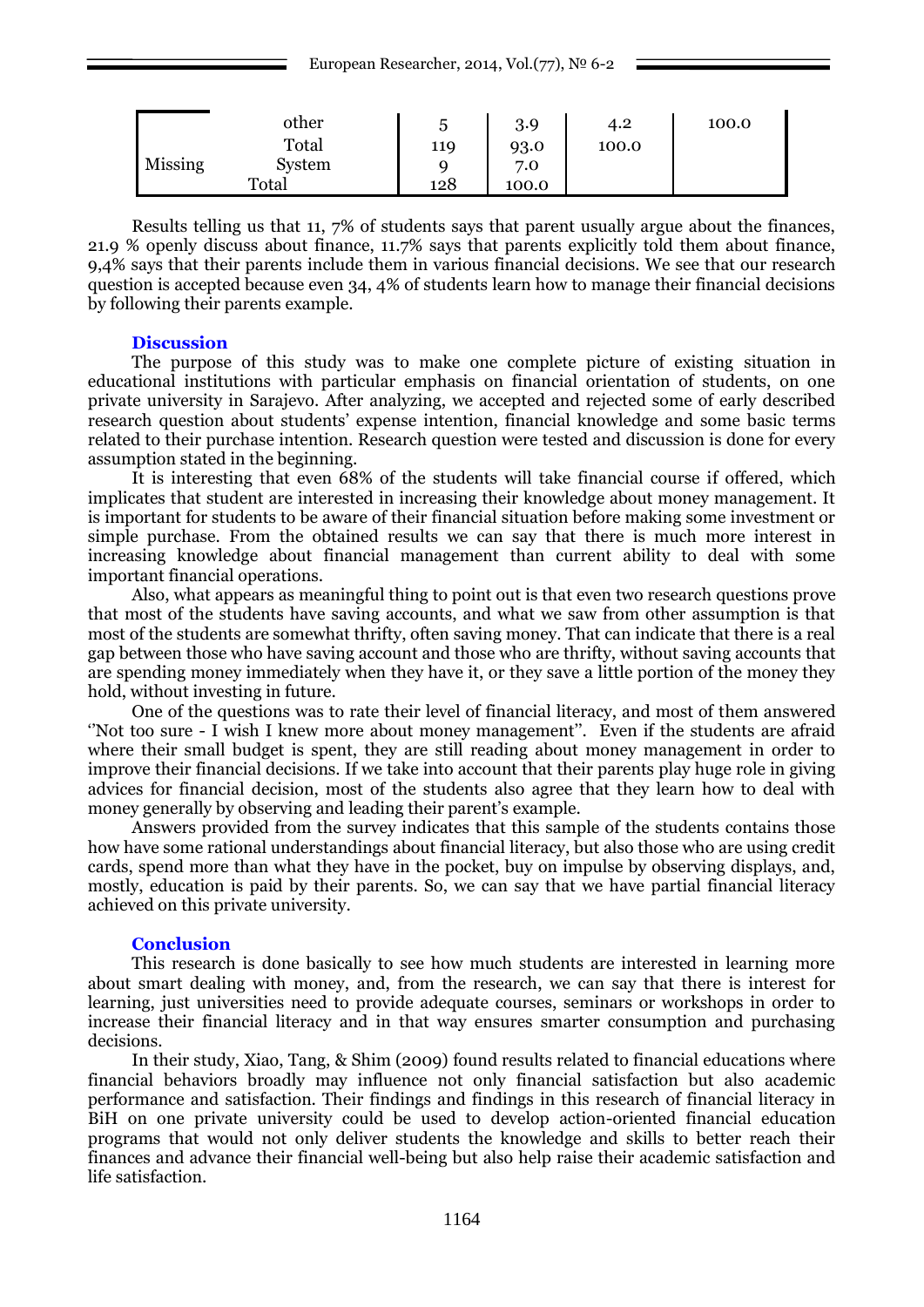Again, as Chen & Volpe (1998) said, considering opinions of the students from just one university suffers from several weaknesses. For example, studies on students use samples from only one university and many educations cover particular areas in personal finances, avoiding others. What's more, the validity of the survey instruments is uncertain because of the limited number of objects encompassed in the questionnaires. These limitations are influenced by the statement that many previous studies only report the altitudes of financial literacy without considering the factors that affect people's knowledge. None of the prior studies have observed how an individual's knowledge influences their opinions about personal finance matters and financial decision making.

What is also valuable to mention and to give incentive for, is that it is proven that students on this university usually save money, even there are uncertain where significant portion of their money is spend. This could be important for, for example, bank managers in order to create special offer for students as a unique consumer group, by giving them some programs to motivate them to save even more, and also to invest smart.

However students are also an attractive market: while they do have a limited budget many are living away from home and are consequently making free choices over which brands to buy for the very first time. The main incentive that should be done is providing good financial education, programs, seminars and so on, and then create specific offer for them that will be beneficial for them but also for the issuers of that offer. They will, actually, have educated consumer group in return.

### **References:**

1. Bandura, A. (1986). *Social foundations of thought and action: a social cognitive theory*. Prentice-Hall.

2. Chen, H., & Volpe, R. P. (1998). An Analysis of Personal Financial Literacy Among College Students. *Financial Services Review*, *7*(2), 107–128.

3. De Bassa Scheresberg, C. (2013). Financial Literacy and Financial Behavior among Young Adults: Evidence and Implications. *Numeracy*, *6*(2).

4. Hathaway, I., & Khatiwada, S. (2008). Do financial education programs work? *Federal Reserve Bank of Cleveland, Working Paper*, (0803).

5. Hayhoe, C. R., Leach, L. J., Turner, P. R., Bruin, M. J., & Lawrence, F. C. (2000). Differences in Spending Habits and Credit Use of College Students. *Journal of Consumer Affairs*, *34*(1), 113–133.

6. Hira, T. K. (1997). Financial attitudes, beliefs and behaviours: differences by age. *Journal of Consumer Studies & Home Economics*, *21*(3), 271–290.

7. Howlett, E., Kees, J., & Kemp, E. (2008). The Role of Self-Regulation, Future Orientation, and Financial Knowledge in Long-Term Financial Decisions. *Journal of Consumer Affairs*, *42*(2), 223–242.

8. Huston, S. J. (2010). Measuring Financial Literacy. *Journal of Consumer Affairs*, *44*(2), 296–316.

9. Jappelli, T., & Padula, M. (2013). Investment in financial literacy and saving decisions. *Journal of Banking & Finance*, *37*(8), 2779–2792.

10. Jariah, M., Husniyah, A. R., Laily, P., & Britt, S. (2004). Financial behavior and problems among university students: need for financial education. *Journal of Personal Finance*, *3*(1), 82–96.

11. Jorgensen, B. L., & Savla, J. (2010). Financial Literacy of Young Adults: The Importance of Parental Socialization. *Family Relations*, *59*(4), 465–478.

12. Kozup, J., & Hogarth, J. M. (2008). Financial Literacy, Public Policy, and Consumers' Self-Protection—More Questions, Fewer Answers. *Journal of Consumer Affairs*, *42*(2), 127–136.

13. Lusardi, A. (2009). *Overcoming the Saving Slump: How to Increase the Effectiveness of Financial Education and Saving Programs*. University of Chicago Press.

14. Lusardi, A., & Mitchell, O. S. (2011). *Financial Literacy and Planning: Implications for Retirement Wellbeing* (Working Paper No. 17078). National Bureau of Economic Research. Retrieved from http://www.nber.org/papers/w17078

15. Lusardi, A., Mitchell, O. S., & Curto, V. (2010). Financial Literacy among the Young. *Journal of Consumer Affairs*, *44*(2), 358–380.